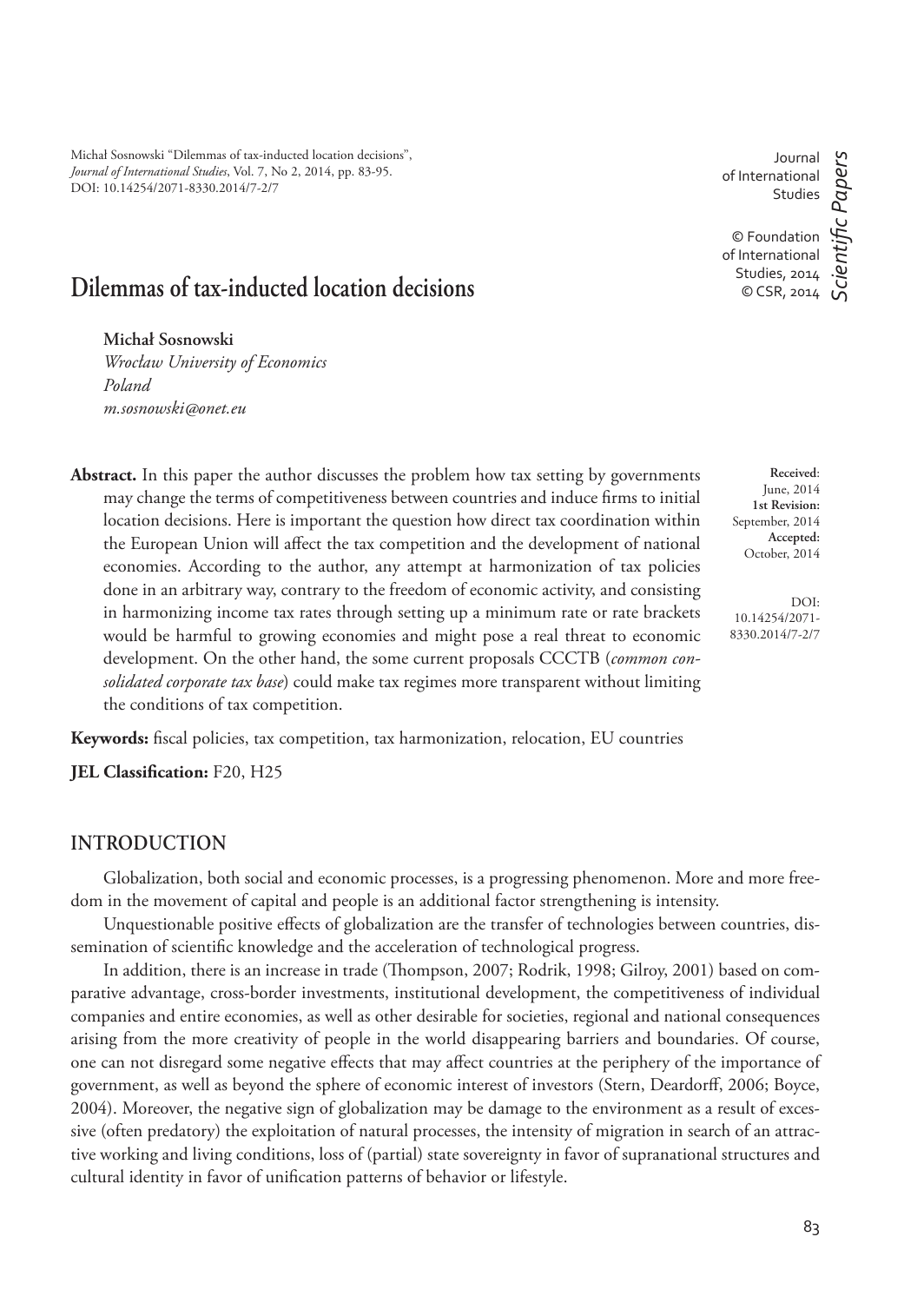In this context, it is also important the issue of relocation (migration) of a company and its causes as a natural process in an era of increasing globalization, and just as globalization, exerting a significant influence on the economic and social life in the micro- and macroscale.

The purpose of this article is to present the issues relating to the relocation of companies in terms of striving for optimal income taxation by using tax competition. Furthermore, this article is intended as an attempt to the response to the still relevant question: what is the importance of the relocation process for the economies, for whom is it more potential opportunity, and for whom it may pose some risk due to the dynamic development and increase competitiveness in the globalizing world. The European Union heads down path toward a more complete integration. Constantly, although to varying degrees, in the public debate is discussing the problem of more advanced harmonization of tax policies within the European Union. This article tries to offer a plausible answer to the question of what style of such harmonization could offer new opportunities to the economies. Still important question remains how the fulfillment of that postulate will affect in the future the economic development of EU countries, the level of their competitiveness in the global economy and how to harmonize tax systems to make it to the benefit of EU economies.

Nature of business relocation

Relocation is a form of adaptation to a changing business environment. In the literature one can find three main causes of migration enterprise: 1) internal factors (status, ownership, size, age, employment growth, acquisitions, mergers, acquisitions), 2) factors related to the location (location of company headquarters, the type of industrialization and characterization objects), 3) external factors (market size, labor market issues, government policies and general economic conditions) (see van Dijk, Pellenbarg 1999; 2000). While the list of internal factors is almost complete, knowledge about the external factors is not exhaustive. Full knowledge of these particular factors may be crucial to explain the reasons for the migration of enterprises (Brouwer, Mariotti, van Ommeren, 2002).

According *inter alia* to Leo Sleuwaegen (Pennings, Sleuwaegen, Monmaerts, 2000), nature of the relocation changes over time. Decades ago, the phenomenon was somewhat reflected the life-cycle model. The production of some goods after reaching the peak phase of the growth cycle was transferred from the more developed countries to less developed countries, which prolonged the life expectancy of these products and ensure profitability. But now, the significance of economies of scale, and the process of globalization and greater flexibility in the operation of enterprises, result in the formation of transnational corporations.

The development of business and the need for adequately large space for the production represents here the main drivers for the migration. When an entity reaches the limits of its capacity is somehow forced to relocate their activities. Another reason for the relocation is cost optimization, therefore companies use all circumstances and are looking for other places conditions, which are favorable, e.g. using economies of scale, improved access to raw materials and energy sources, differences in the level of wages, raw material prices and energy, as well as any incentives made by local authorities.

Companies are motivated by a specific government policy using fiscal instruments, including grants, low taxes, tax etc. It should be emphasized, that this strategy was used by the authorities in most industrialized countries since the 50s 20th century, mainly in order to reduce income disparities between regions and employment growth. Here one can mention the following types of migration enterprise (Małuszyńska, 2006, p. 3):

- integral migration the whole company moves to a new place, and partial migration part of the company is transferred to another location for a period of reconstruction/development,
- the permanent or temporary migration the entire company or a part thereof is transferred to another location for the duration of reconstruction/extension,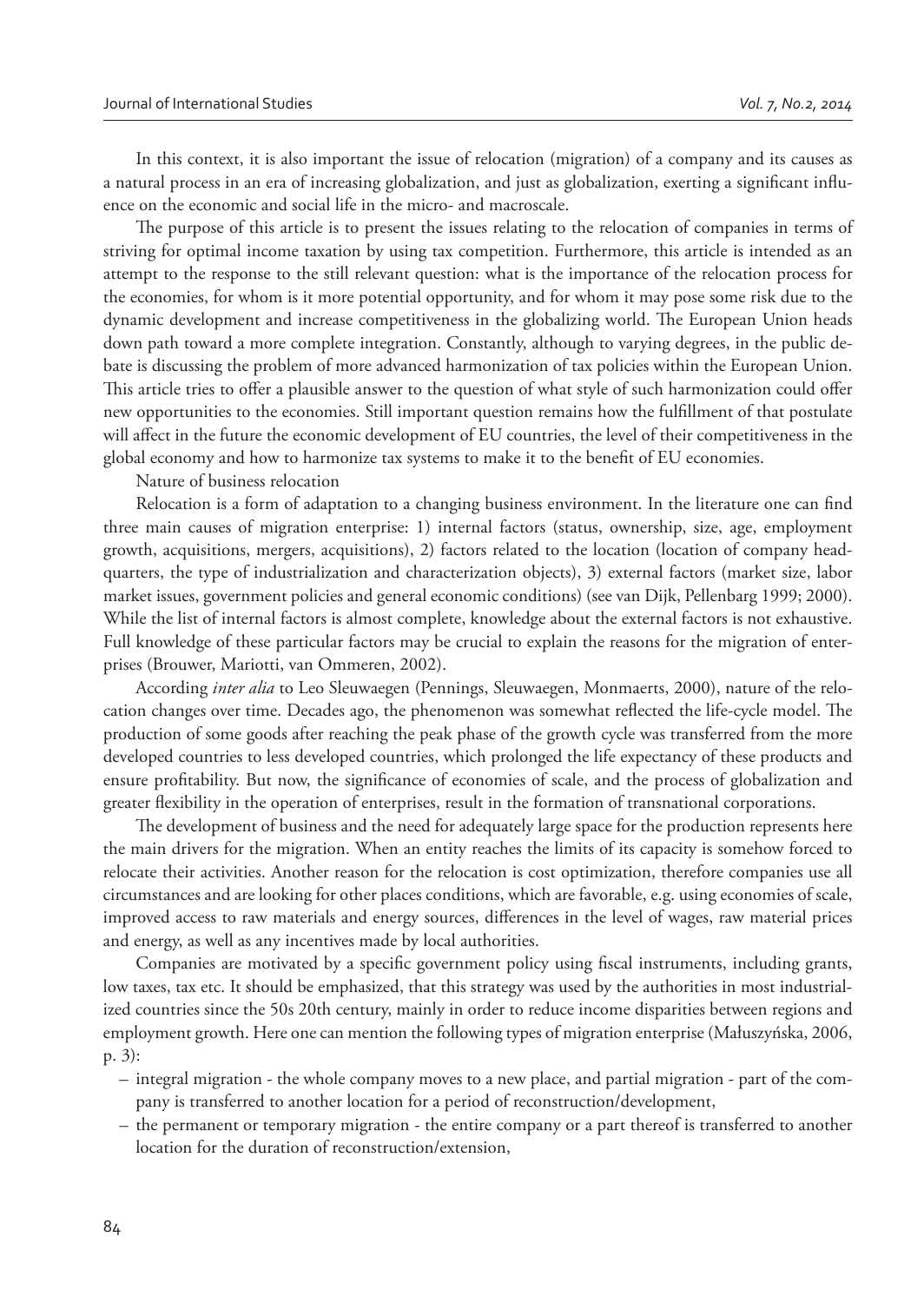- vertical migrations the company moves from the big city to the suburbs or to a smaller town, and horizontal migration - the company moves to another city or another area of the same rank,
- inter-regional, intra-regional or international.

The relocation process is manifest in the transborder flows of foreign direct investment (FDI). The actual scale of this phenomenon is hardly measurable, the difficulty lying *inter alia* in the fact that relocation functions alongside offshoring and outsourcing. Due to the disparity between the economies of the EU Member States, and between that of the EU as a whole and those of Asian countries, there are certain factors that encourage company relocations: cheaper supply, tax advantages, potential access to new markets, technology and lower labour costs. The relocation process manifests itself in the form of international flows of FDIs, but the actual scale of this phenomenon is difficult to measure. The reason for this difficulty lies in the fact that in addition to the concept of relocation also operate offshoring and outsourcing concept. The relocation of the enterprise would be rather identified with the transfer of production existing in the other place, which is associated with job losses at existing operations. However, determination of offshoring and outsourcing is not clearly indicated (Małuszyńska, 2006, p. 4). Offshoring is understood as the transfer of production (or procurement) of the country where the company is located in another country, usually characterized by lower labor costs. This phenomenon may, but need not, take place within a company.

However, the phenomenon of outsourcing is the contracting out of a business process to a third-party (*Kawecka-Wyrzykowska, 2007*). Relocation thus provides both a simple production function (offshoring) transferred to countries with more favorable economic conditions, as well as services and other activities carried out so far in the home country of the investor (highly developed economies). These activities are aimed at maintaining competitive advantage by corporations globally. They decide to deepen expertise in key strategic activities for the company while releasing and giving out less significant strategic actions. Outsourcing these activities on behalf of another, cooperating, specialized in the field of the company allows enterprises to significantly reduce operating costs. This results not only from the lower rates offered to the workforce, but also to make better use of information and communication technologies that enable the collection, processing, transmission, and flexible delivery services to the customers in remote locations around the world, in terms of work for two or three shifts and different time zones (Wdowicka, 2009).

In the opinion of the European Economic and Social Committee (EESC) relocations can be estimated due to the positive and negative consequences associated with it. Moreover it should be mentioned that relocation of industrial production can, at best, help to promote social rights in countries receiving investment and necessarily involves the regular transfer of know-how; consequently relocation can make a considerable contribution to further increasing the competitiveness of the relocated businesses (*European Economic and Social Committee Opinion*, 2005).

The analyzes also show that the assumption underlying the criticism of relocation, it's not always true, and the scale of the impact of relocation phenomenon is exaggerated. So that the "export" of jobs to lowcost countries, to which production is transferring, contributes to the rise in unemployment in European countries. The jobs moving overseas doesn't have to mean the loss of jobs in developed countries. On the contrary, it may be even increase the number of jobs in the home country, because foreign subsidiaries are not necessarily in competition with national production company, but often they're complementary to it and help improve the efficiency, quality and reduce production costs, which results in increased sales. This may lead to increased employment in the home country. However, an advantage in attracting new investment and jobs are mainly those countries which produce at competitive prices (Mankiw, Swagel, 2005).

It should be noted that relocation to countries with low wages and low skills are very limited scope in terms of the whole economy. The negative impact of competition from low-wage countries is concerned especially at the low qualifications (Gorter, Tang, Toet, 2005). According to the European Commission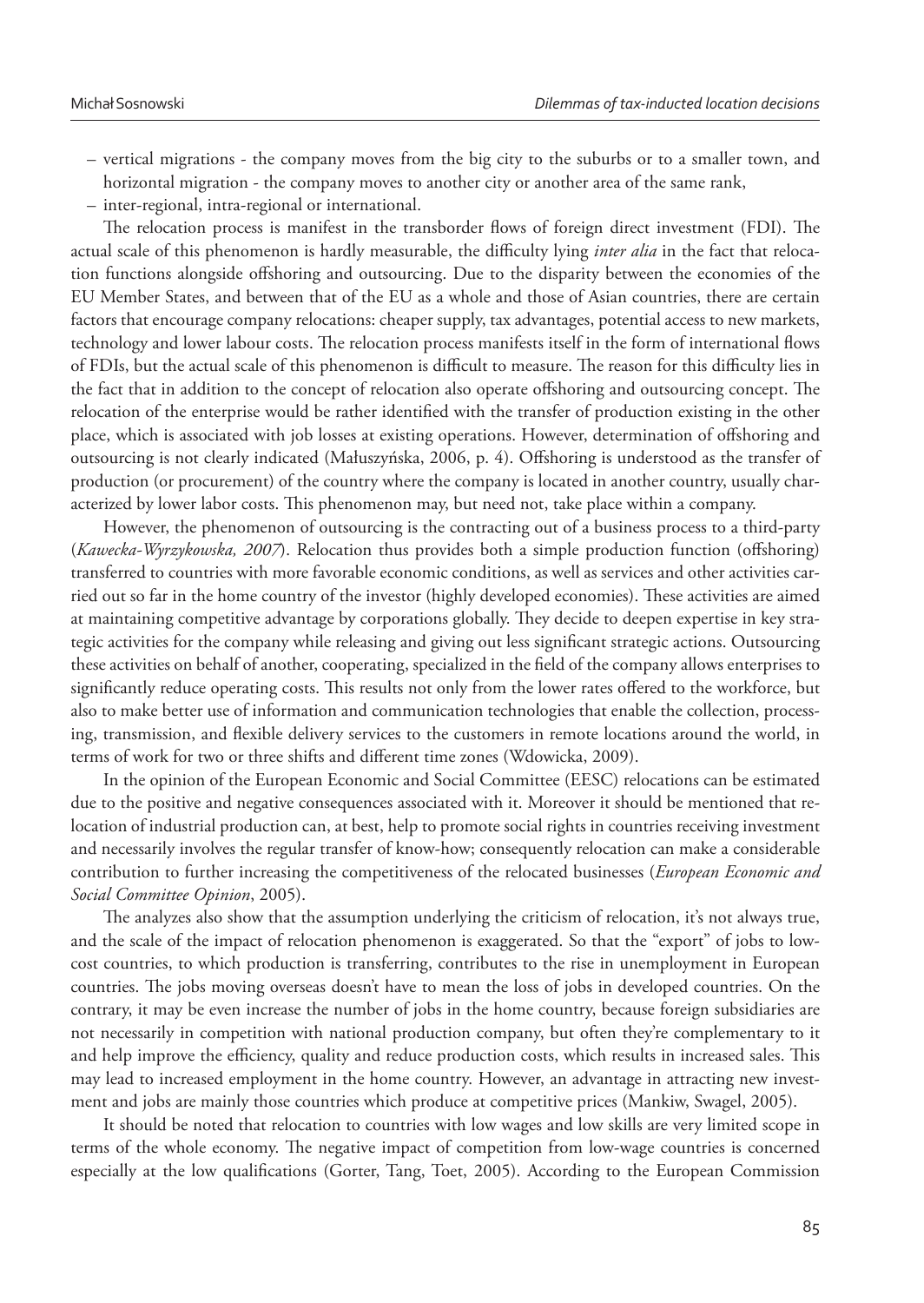report on employment, nearly three quarters of the total number of jobs lost due to internal restructuring, more than 13 percent is the result of bankruptcy or closure, 3 percent is the result of mergers and acquisitions, and for more than 7 percent be attributed to relocation of production activities, including 2.5 percent attributable to outsourcing. Similar assessment of the scale of relocation due to the UNCTAD study. The majority of relocation takes place within individual countries, and the migration of business on an international scale covers only 1-2 percent of cases. However, the negative effects would be rather linked to the relocation outside the EU, particularly, when the relocation phenomenon, apart from being the direct cause of job losses, could also bring other, associated problems, such as an increase in social security costs for governments, increased social exclusion, lower tax revenues to the budget and less economic growth overall, partly as a result of a general demand shortfall. In addition, European companies may be somewhat forced to compete with companies with lower costs. This reduces the pressure to increase spending on R&D and the effect of reducing their potential for innovation. Assuming that it's inevitable occurrence of the relocation, the EESC believes that the best way of tackling the understandable concerns over the negative consequences of company relocations is to develop and properly implement social policies that promote a positive attitude to change, enable workers to adapt and upgrade their skills, and encourage job creation (*Employment in Europe 2004*, 2004).

All in all, the relocation process should be beneficial for the whole global economy. Firstly, it makes the highly developed countries get rid of the less advanced sectors of economy and utilize their highly skilled labour more efficiently in the high-tech industries – the use of comparative advantages will facilitate their sustainable economic growth and welfare. Secondly, the host countries gain not only new jobs, but also an increased inflow of FDIs and know-how, thus securing their own economic growth. One can only have some concerns if the process of relocation refers to the business, which was financed with public funds, especially from the EU funds under cohesion policy. This was, incidentally, reflected in legislation restricting the use of the Structural Funds (cf. *Council Regulation (EC) No 1260/1999* and *Council Regulation (EC) No 1083/2006*).

## **2. TAX HARMONIZATION AND TAX COMPETITION IN THE EU**

Harmonization of fiscal policies is a consequence of a larger process – the progressive economic integration of the European Union member countries. The original objective was to coordinate the fiscal policies of individual EU countries. This involved bilateral and multilateral consultations between them and the execution of agreements on tax cooperation and on the taxation types and levels to be applied. According to Jan Głuchowski, tax harmonization*'… constitutes a compromise between the low level of coordination and the ideal level of standardisation (the same tax system, very similar tax base and rates)'* (Brzeziński et al., 1998). Lekoadia Oręziak echoes him in claiming that tax harmonization may be defined as '... a mid-way solution between *a loose, non-binding coordination of national taxation rules and their unification in all the member countries'* (Oręziak, 2007). Tax harmonization is usually interpreted as the process of unifying separate tax systems to eliminate the fiscal barriers which may distort the free movement of goods, services and factors of production within a uniform market (Kopits, 1992).

This leaves us with the still pending question what style of tax harmonization would offer those countries developmental opportunities and what would pose a threat – if our primary concern is the need for socio-economic development and competitive advantage in the globalising world of economy. Tax policy set to reduce tax rates seems a very reasonable one, provided that it leads to the overall diminishing of tax burdens, made up of not only rates but also other elements of the tax system structure. Douglas Holtz-Eakin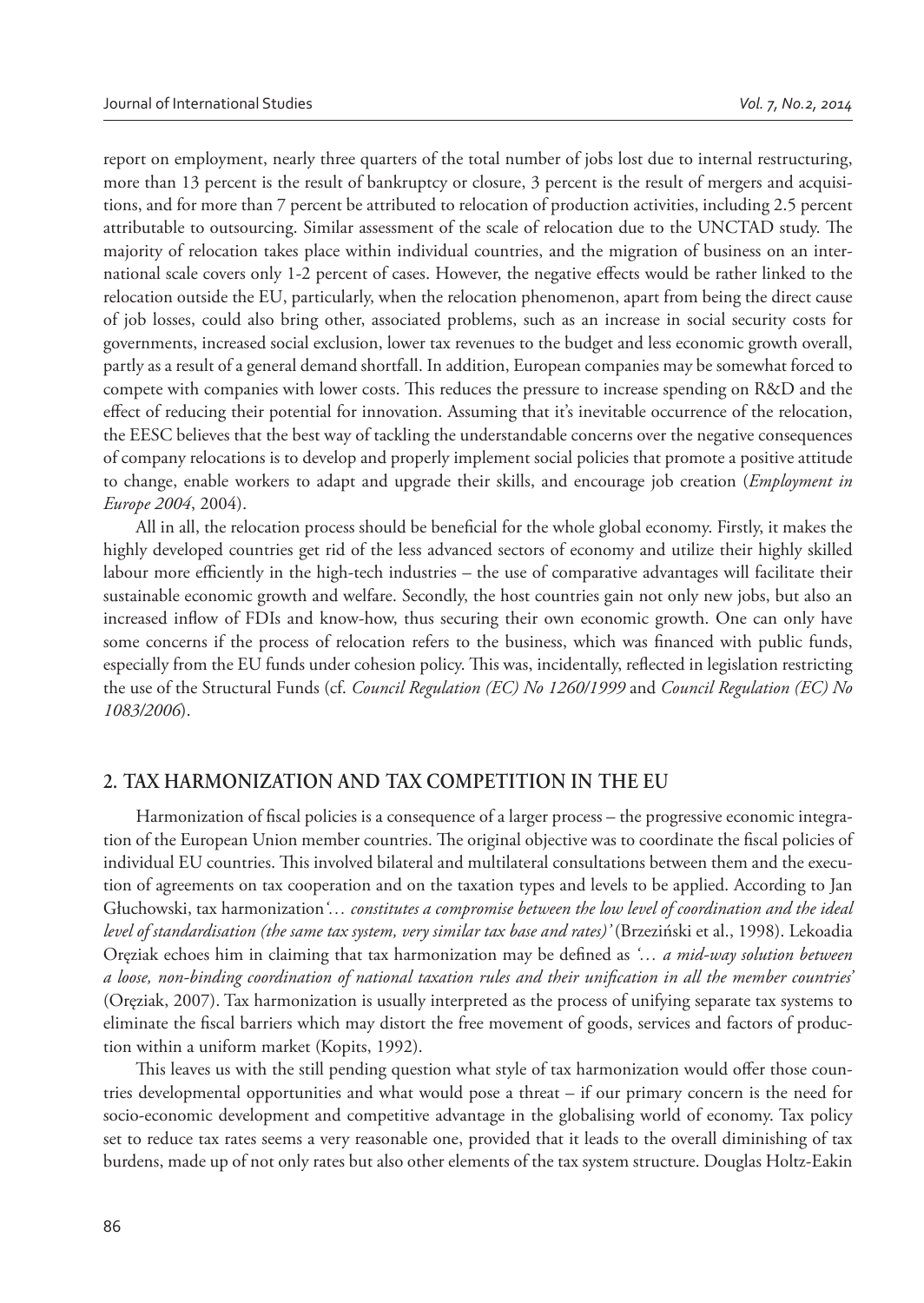and Harvey S. Rosen demonstrated that raising the tax rates results in a slow-down in business activity as companies accumulate less capital and create fewer jobs (Holtz-Eakin, H.S. Rosen, 2001). Their study covered the years 1985-1988 and thus managed to embrace the outcomes of Ronald Regan's tax reform.

Proceedings taxpayer may bring, among others, to legally optimize the level of taxation through the use of flexible tax structure or by tax migrating to countries with lower tax weights, taking advantage of the tax competition between countries. Creation of a stable framework for business activity and supporting the investment and developmental projects become more and more important today as globalisation of economic processes eliminates those who cannot keep up with their competitors and gain a sustainable competitive advantage.

Countries with relatively inefficient tax systems can experience significant welfare losses if, as a byproduct of financial integration, they find themselves competing over capital income taxes against countries with relatively efficient tax systems (Mendoza and Tesar, 2005).

Business activity is profit-oriented by nature, and every tax burden means a reduction in the present or future capital assets of taxpayers. With regard to the corporate income tax, direct taxation reduces the scale of either consumption or business expenditure. Therefore the natural taxpayers' response is avoidance of such consequences of taxation or the drive to at least minimise its negative impact. The taxpayers' responsive behaviour may involve tax optimisation within the limits allowed by law, i.e. making use of the tax structure flexibility, or tax-driven migration, frequently referred to as relocation (Leamer, 1996), i.e. moving the operations to another country.

After the common currency was adopted by some EU members, taxation became one of the last economic instruments in the hands of the local and national governments for stimulating the domestic and foreign investments and setting tracks for economic developments within their territory. The aforementioned factors must be considered in the context of the economic situation of the countries which underwent an economic transformation. The new EU members are generally at a lower level of economic development and can offer fewer incentives to the potential investors than the EU-15. The European Union has no uniform tax system in place for all the 28 member countries, which means just that each nation runs its own tax policies.

While with such indirect taxes as value-added tax (VAT) or excise we can already speak about an advanced harmonization process, despite the still existing differences between individual countries in the construction of these taxes, with direct taxation the harmonization process is nowhere that advanced and still in its cradle. There are fundamental differences e.g. in defining the tax base through different accounting rules, in the approaches to capital gains, in different definitions of depreciation or  $-$  last but not least  $-$  in the tax rates. All those differences sum up to make the effective tax burden on corporate income much different.

It is a fact that a diversification of tax systems, especially with regard to corporate income, requires companies to apply a significant range of knowledge and know-how to be able to function amidst the several tax systems operated within the European Union, which for smaller companies means huge extra costs and frequently undeserved losses. According to the calculations presented by Karel Lannoo and Mattias Levin of the Centre for European Policy Studies (CEPS), the corporate cost of compliance with individual countries' tax regulations may be as much as 2 to 4 percent of total tax revenues, or between 4 and 8.6 billion euro EU-wide (Lanoo, Levin, 2002). On top of that, there is the cost of time spent on searching for available tax reliefs, tax havens and tax bonuses – the time that might be as well spent on working out truly innovative approaches and methods of production or services.

A road map for harmonization of direct taxation was set by the Ruding Committee Report of March 1992 ( *Report of the Committee of Independent Experts on Company Taxation*, 1992). The Report exposed huge differences in taxation of corporate profits between individual countries and their distortive effects for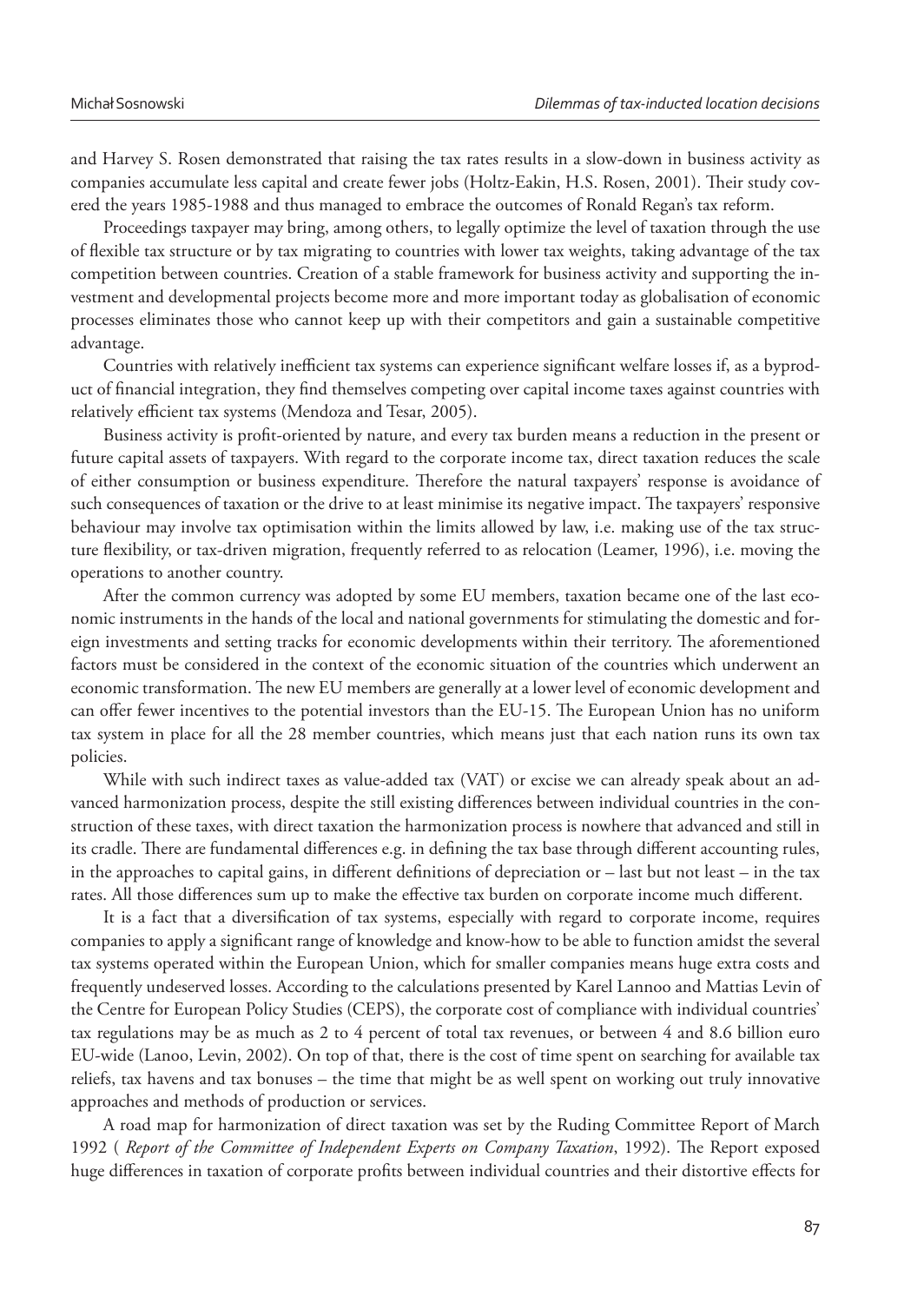the operation of the Communities internal market and competition, as they were factored in while deciding investment locations. The subsequent EU activities towards stronger harmonization of member countries' corporate taxation policies was development of the *Code of Conduct for Business Taxation,* adopted by the Council of Economics and Finance Ministers (ECOFIN) on 1 December 1997. The Code is a collection of guidelines meant to limit the harmful tax competition and especially tax avoidance and tax frauds.

The outcome of the discussion initiated by the Ruding Committee Report are the solution proposals, successively put forward since March 2001. First of all, the solution proposed for the SMEs operating transnationally in Europe consisted in the application of the home state's method of calculating the tax base (HST – Home State Taxation) for the sum total of their internationally earned income. The HST concept was first proposed by Sven-Olof Lodin and Malcolm Gammie (Lodin, Gammie, 1999).

Another solution proposed was to determine a common consolidated corporate tax base (CCCTB) (*Towards an Internal Market without tax obstacles*, 2001). The EU multinational corporations would have an option of profits consolidation. If operations in one country bring profits and those in another one do not, the profits would be set off with the losses and tax would be levied on the net gains. Should the CCCTB concept be adopted EU-wide, tax rates would become the primary and transparent criterion for the investors to assess the attractiveness of any given territory.

Business operating across national borders will benefit both from the introduction of crossborder loss compensation and from the reduction of company tax related compliance costs. Allowing the immediate consolidation of profits and losses for computing the EU-wide taxable bases is a step towards reducing overtaxation in cross-border situations and thereby towards improving the tax neutrality conditions between domestic and cross-border activities to better exploit the potential of the Internal Market. Calculations on a sample of EU multinationals shows that, on average approximately 50 percent of non-financial and 17 percent of financial multinational groups could benefit from immediate cross-border loss compensation (*Council Directive on a common consolidated corporate tax base*, 2011).

A major benefit of the introduction of the CCCTB will be a reduction in compliance costs for companies. Survey evidence points to a reduction in the compliance costs for recurring tax related tasks in the range of 7 percent under CCCTB. The reduction in actual and perceived compliance costs is expected to exert a substantial influence on firms' ability and willingness to expand abroad in the medium and long term. The CCCTB is expected to translate into substantial savings in compliance time and outlays in the case of a parent company setting up a new subsidiary in a different Member State. On average, the tax experts participating in the study estimated that a large enterprise spends over  $\epsilon$ 140,000 (0.23 percent of turnover) in tax related expenditure to open a new subsidiary in another Member State. The CCCTB will reduce these costs by  $E87,000$  or 62 percent. The savings for a medium sized enterprise are even more significant, as costs are expected to drop from €128,000 (0.55 percent of turnover) to €42,000 or a decrease of 67 percent (*Council Directive on a common consolidated corporate tax base*, 2011).

It should be noted, however, that there is much emphasis on applying a relatively wide tax base with simultaneous reduction of preferential taxation (*Implementing the Community Programme for improved growth and employment and the enhanced competitiveness of EU business*, 2007; *Request of input from national tax administrations for the Impact Assessment of the reforms at the EU level of corporate tax systems*, 2008). Besides, a uniform tax base would bring huge changes in the taxation of multinationals. Today taxes are levied by the corporations' home countries. With the application of the CCCTB concept, tax revenues would be split among the countries where such a corporation runs its business while the general tax amounts paid by multinationals would decrease. His new system would also have a significant impact on CIT revenues earned by individual countries – there would be both winners and losers.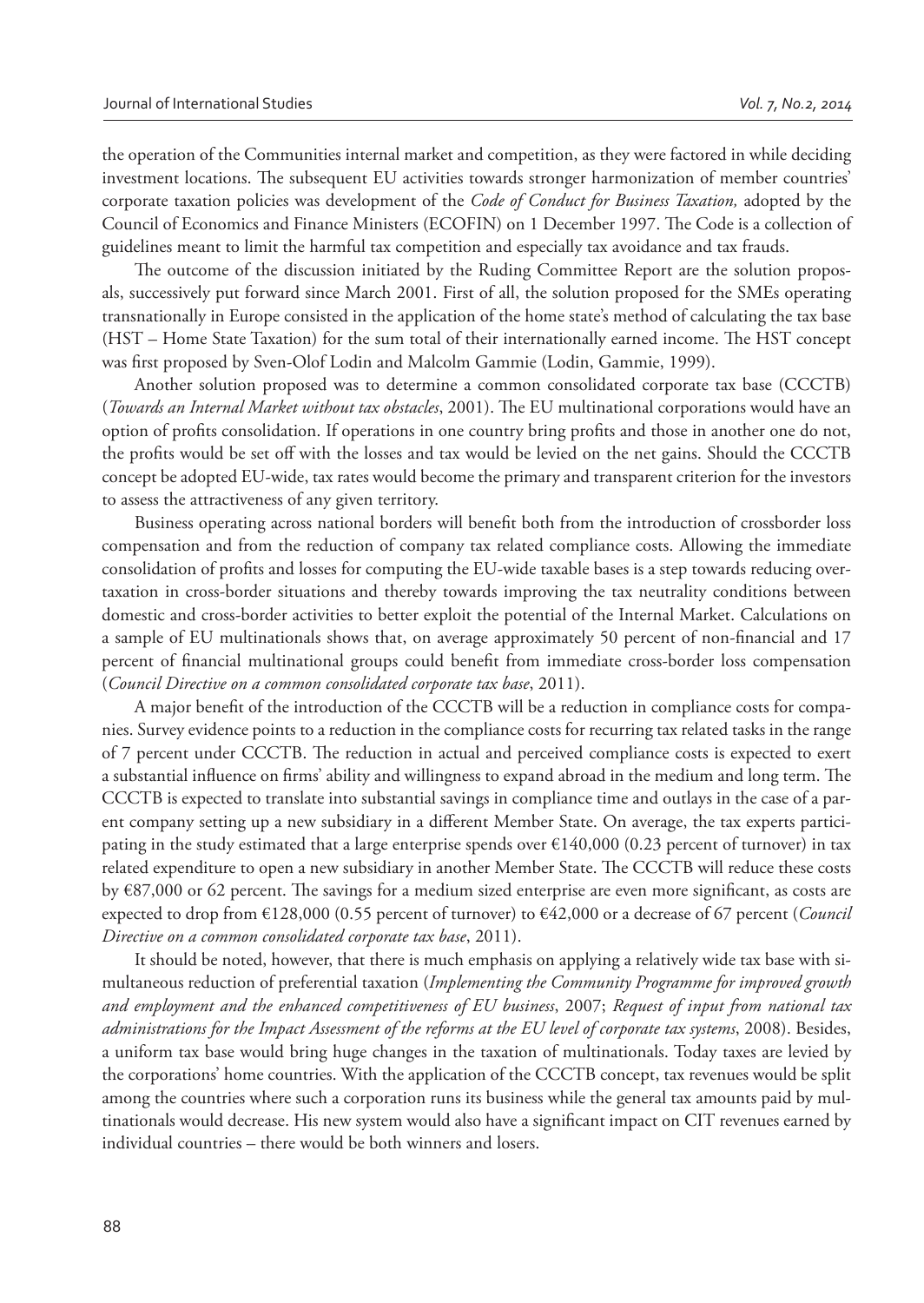The simulations presented in the report prepared by Ernst&Young in February 2011 (the report was ordered by the Irish Department of Finance to assess the potential impact of CCCTB introduction on GDP, employment and business activity) lead to the conclusion that the largest loss of tax revenues would be faced by Denmark (8.3 percent), the Netherlands (7.5 percent) and Ireland (5.5 percent). For Poland, tax harmonization based on the CCCTB concept would mean just a minimum loss of tax revenues. The largest increase in budget income would be enjoyed by France (+6.0 percent), Greece (4.0 percent) and Latvia (3.8 percent). In accordance with the report, the new system would bring about numerous relocations, resulting in significant job losses. In this respect, the biggest losers would be Ireland (rise in unemployment by 1.2) percent), Luxembourg (1.1 percent) and Poland (1 percent, i.e. about 160,000 jobs). The winners would be France (rise in employment by 0.4 percent), Spain (0.1 percent) and Belgium (0.1percent) (*European Commission and the CCCTB. Hard work ahead*, 2011).

It should be emphasized, however, that a straightforward comparison of nominal CIT rates is merely a starting point for any comparative analysis of national tax systems and does not offer a complete picture of their actual arduousness to companies. This is so because individual countries calculate the tax base in different ways. There are many sources of such differences: the range of costs qualifying as business expenses, the depreciation method applied, the method of reserves creation and accounting for losses, the applicable tax reliefs and credits and so on.

Therefore, getting a complete picture requires the use of effective rather than nominal tax rate for comparison. It is only the more favorable effective tax rate that may induce businesses to move their operations as foreign direct investment into countries offering less burdensome taxation. So, the introduction of the CCCTB concept significantly would facilitate the comparison of the tax burden between countries.

The conclusions relating to tax policy states that developing a common corporate tax base could be a revenue neutral way forward to ensure consistency among national tax systems while respecting national tax strategies, and to contribute to fiscal sustainability and the competitiveness of European businesses. The clou is that none of the forms of harmonization should destroy the healthy competition between countries, including the tax competition.

Healthy competition leads to streamlining the fiscal policies of competing countries and to the creation of a business-friendly atmosphere. The competition for investment capital is not a zero-sum game which must have its winners and losers, especially in long-term perspective. The competing parties behave rationally in their efforts to secure the optimum environment for economic entities, increasing the efficiency of their public finance systems on the way. This should translate into improved living conditions of the population. Tax competition is a phenomenon which consists in the governments' applying fiscal instruments to increase the competitive advantage of their territories by attracting or keeping the capital engaged in economic activity. It should also be remembered that multinational corporations (see Dicken, 1998) are to a large extent motivated by their drive to reduce tax burdens applicable to their operations. Therefore, they appear highly sensitive to the level of taxes levied on their line of business in any given country (Devereux, Hubbard, 2000). Tax competition may be perceived as beneficial and may develop – *per analogiam* to business competition – to approximate the ideal competition (Tiebout, 1956) in which the countries or regions compete for mobile factors of production.

Observation of a process of tax competition allows one to distinguish two forms of this phenomenon (Sepp, Wróbel, 2003): crawling tax competition and – following the terminology of the European Commission – unfair tax competition. The first form involves a long-term, comparatively slow process where states are underbidding (as initiators or as reaction to the measures of the other players) the tax rates of their competitors in several rounds so that gradually the tax rates of all participating players are converging downwards.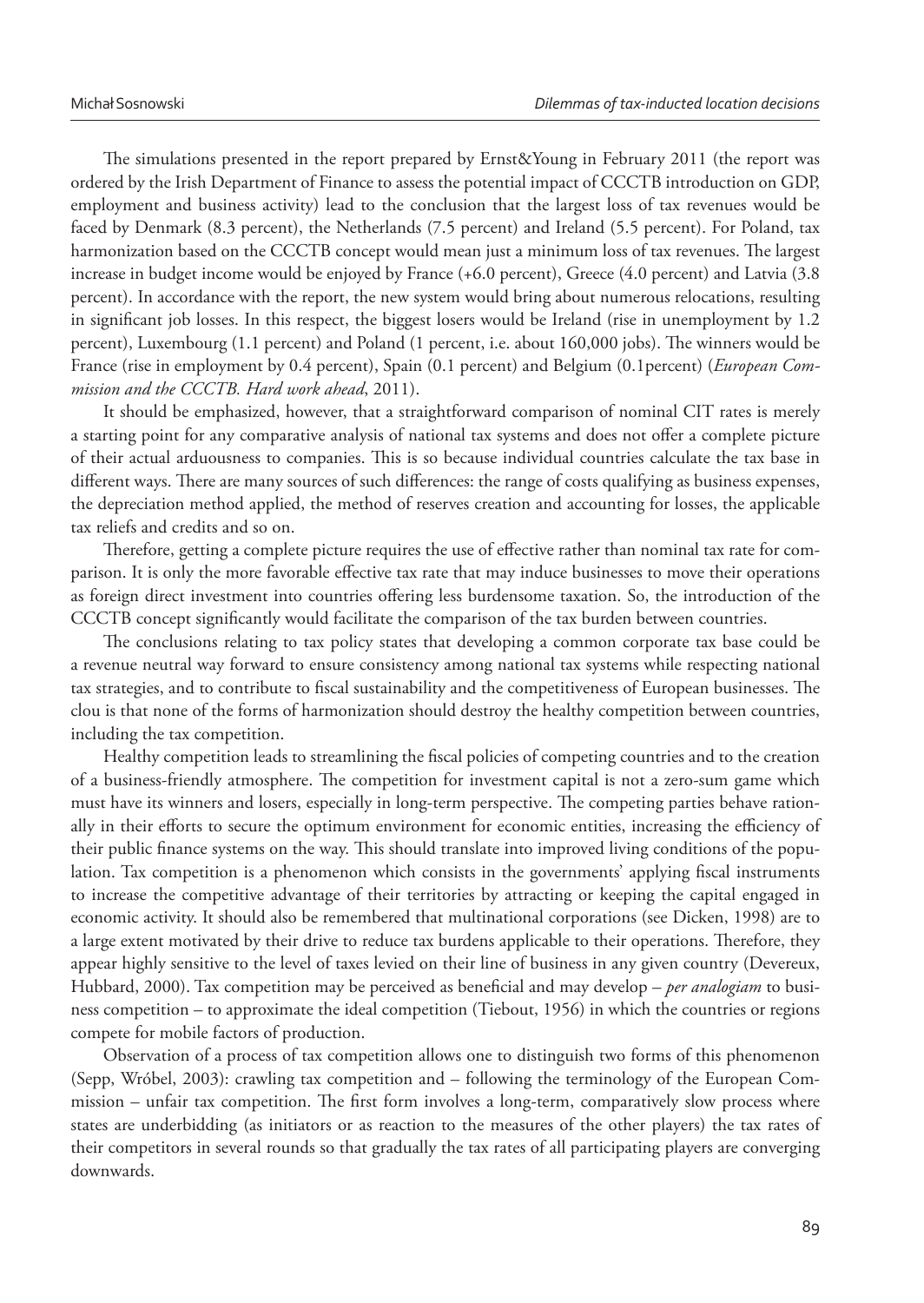Crawling tax competition refer to regular tax systems and usually concern all investors regardless whether they are domestic or foreign (Krajewska, Krajewski, 2007). Of particular relevance is direct tax competition for foreign direct investment (FDI) and portfolio investment (PFI) via reductions in the nominal corporate tax rates, but also the introduction of dual income tax systems in several member countries to privilege capital incomes (Schratzenstaller, 2000).

The unfair tax competition comprises isolated attacks of single states with the only aim to undercut the other states in the direct competition for foreign investment; therefore it is sometimes called "tax dumping" (Grigat, 1997).

Besides, we should remember that tax burden is just one of several reasons for transferring production to another country (Gryko, Kluzek, 2008), and not the most important one at that. The business attractiveness of any country has numerous aspects, including the levels of social security, transport costs, infrastructure development, labour education or the condition of natural environment (*Economic and Social Committee Opinion On Direct company taxation*, 2002). The main factors are invariably the cost and quality of labour as well as the size of markets and the distance from key customers. It is only when those non-fiscal factors look favorable that the tax burden really comes into play.

The independent decisions taken by individual OECD and EU countries during the recent decades brought about a general trend towards reducing the corporate income tax rates, which reflects the urge to achieve or maintain their competitive advantage in the globalising world. During the 1995-2014 period, the EU-wide average rate of corporate income tax went down by 12.6 percentage points (i.e. by almost 36 percent) – and it was in just 19 years! Apart from Malta, all the EU countries reduced their CIT rates, with the most significant reductions applied in Bulgaria (–30 pp), Ireland (–27.5 pp) and Germany (–27.2 pp). The most conservative countries in this respect were Hungary  $(-0.6$  pp) and France  $(-3.4$  pp) (Table 1).

However, when we look only at the recent period of 2010-2014, the change in EU-average CIT rate was only –0.5 pp, with most countries showing no change during these years. The most significant reductions applied in United Kingdom (–7 pp), Finland (–6 pp) and Sweden (–4.3 pp). Four countries increased their CIT rates: Slovak Republic (+3 pp), Cyprus (+2.5 pp), Greece (+2 pp) and Luxembourg (+0.6). Hungary makes a special case here: after the CIT rate went up from the initial 19.6 percent in 2007, it got reduced to 16 percent in 2009 only to rise again in 2010 to reach 19 percent. This was mostly the effect of Hungary's problems with implementing the national fiscal policy.

From the comparison of the CIT rates offered and the ranking of economies by their competitiveness it can easily be inferred that it is not the tax burden (resulting from the effective tax rate), but other factors like the efficiency of public institutions, the transparency of public management or the quality of natural environment that secure any country's high position in the attractiveness ranking. As you can see, there is no simple relationship between the reduction of tax rates and the change of competitive position of the country. During the 2005-2014 period United Kingdom, despite a significant reduction in CIT rates did not change position in the GCI ranking, and the German did. By way of an example, if we rank EU countries by their CIT rates, the lowest rates are offered by Bulgaria and Cyprus while the highest by Malta and Belgium. However, when the GCI is used to build a competitiveness ranking, the most competitive economies are those of Finland, Germany and Sweden, and the least competitive ones – Greece and Slovak Republic (Table 2).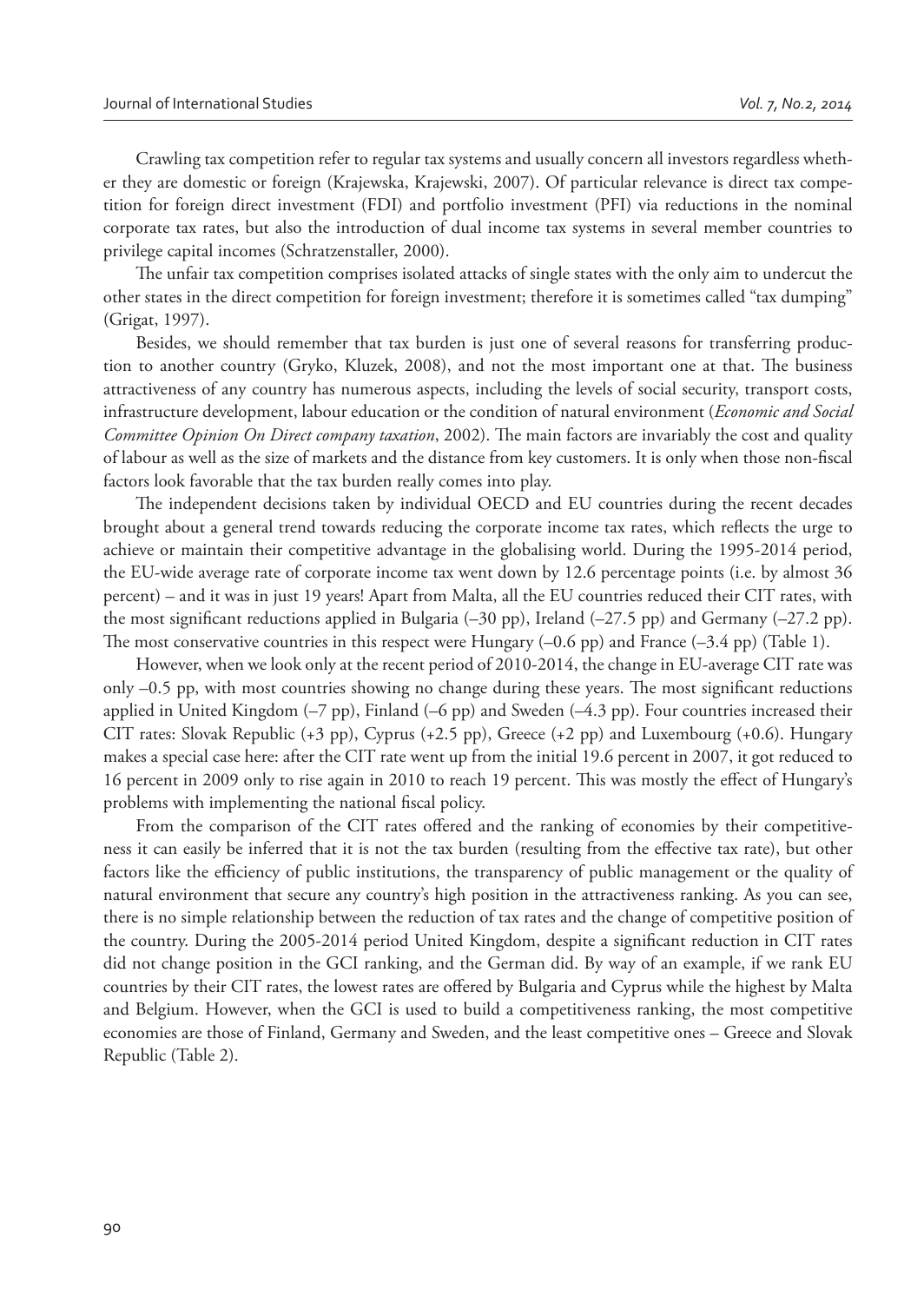Table 1

| Country               | <b>CIT Rates</b> |      |      |      |      |                     |                     |                     |  |
|-----------------------|------------------|------|------|------|------|---------------------|---------------------|---------------------|--|
|                       | 1995             | 2000 | 2005 | 2010 | 2014 | Change<br>1995-2014 | Change<br>2005-2014 | Change<br>2010-2014 |  |
| Austria               | 34               | 34   | 25   | 25   | 25   | $-9$                | $\theta$            | $\overline{0}$      |  |
| Belgium               | 40.2             | 40.2 | 34   | 34   | 34   | $-6.2$              | $\theta$            | $\mathbf{0}$        |  |
| Bulgaria              | 40               | 32.5 | 15   | 10   | 10   | $-30$               | $-5$                | $\overline{0}$      |  |
| Croatia               | 25               | 35   | 20.3 | 20   | 20   | $-5$                | $-0.3$              | $\overline{0}$      |  |
| Cyprus                | 25               | 29   | 10   | 10   | 12.5 | $-12.5$             | 2.5                 | 2.5                 |  |
| Czech Rep.            | 41               | 31   | 26   | 19   | 19   | $-22$               | $-7$                | $\overline{0}$      |  |
| Denmark               | 34               | 32   | 28   | 25   | 24.5 | $-9.5$              | $-3.5$              | $-0.5$              |  |
| Estoniaa              | 26               | 26   | 24   | 21   | 21   | $-5$                | $-3$                | $\overline{0}$      |  |
| Finland               | 25               | 29   | 26   | 26   | 20   | $-5$                | $-6$                | $-6$                |  |
| Franceb               | 36.7             | 36.7 | 35   | 33.3 | 33.3 | $-3.4$              | $-1.7$              | $\overline{0}$      |  |
| Germanyb              | 56.8             | 51.6 | 38.3 | 29.4 | 29.6 | $-27.2$             | $-8.7$              | 0.2                 |  |
| Greece                | 40               | 40   | 32   | 24   | 26   | $-14$               | $-6$                | $\overline{2}$      |  |
| Hungary               | 19.6             | 19.6 | 17.5 | 19   | 19   | $-0.6$              | 1.5                 | $\boldsymbol{0}$    |  |
| Ireland               | 40               | 24   | 12.5 | 12.5 | 12.5 | $-27.5$             | $\overline{0}$      | $\overline{0}$      |  |
| Italyb                | 52.2             | 41.3 | 37.3 | 31.4 | 31.4 | $-20.8$             | $-5.9$              | $\boldsymbol{0}$    |  |
| Latvia                | 25               | 25   | 15   | 15   | 15   | $-10$               | $\theta$            | $\overline{0}$      |  |
| Lithuania             | 29               | 25   | 19   | 15   | 15   | $-14$               | $-4$                | $\overline{0}$      |  |
| Luxembourg            | 40.9             | 37.5 | 30.4 | 28.6 | 29.2 | $-11.7$             | $-1.2$              | 0.6                 |  |
| Malta                 | 35               | 35   | 35   | 35   | 35   | $\mathbf{0}$        | $\mathbf{0}$        | $\overline{0}$      |  |
| Netherlands           | 35               | 35   | 31.5 | 25.5 | 25   | $-10$               | $-6.5$              | $-0.5$              |  |
| Poland                | 40               | 30   | 19   | 19   | 19   | $-21$               | $\mathbf{0}$        | $\boldsymbol{0}$    |  |
| Portugal              | 39.6             | 37.4 | 27.5 | 25   | 23   | $-16.6$             | $-4.5$              | $-2$                |  |
| Romania               | 38               | 25   | 16   | 16   | 16   | $-22$               | $\overline{0}$      | $\boldsymbol{0}$    |  |
| Slovak Rep.           | 40               | 29   | 19   | 19   | 22   | $-18$               | $\overline{3}$      | $\overline{3}$      |  |
| Slovenia              | 25               | 25   | 25   | 20   | 17   | $-8$                | $-8$                | $-3$                |  |
| Spain                 | 35               | 35   | 35   | 30   | 30   | $-5$                | $-5$                | $\overline{0}$      |  |
| Sweden                | 28               | 28   | 28   | 26.3 | 22   | $-6$                | $-6$                | $-4.3$              |  |
| <b>United Kingdom</b> | 33               | 30   | 30   | 28   | 21   | $-12$               | $-9$                | $-7$                |  |
| Average EU-28         | 35.0             | 32.1 | 25.4 | 22,9 | 22.4 | $-12.6$             | $-3.0$              | $-0.5$              |  |

Corporate Income Tax Rates in EU countries (selected years)

<sup>a</sup>In Estonia, the tax rate on retained gains is 0 percent. <sup>b</sup> The tax rate also includes a local tax on business.

Source: *KPMG's Corporate Tax Rate Survey 1993-2006*, 2006; *KPMG's Corporate and Indirect Tax Survey 2010*, 2010; *KPMG's Corporate and Indirect Tax Survey 2014*, 2014.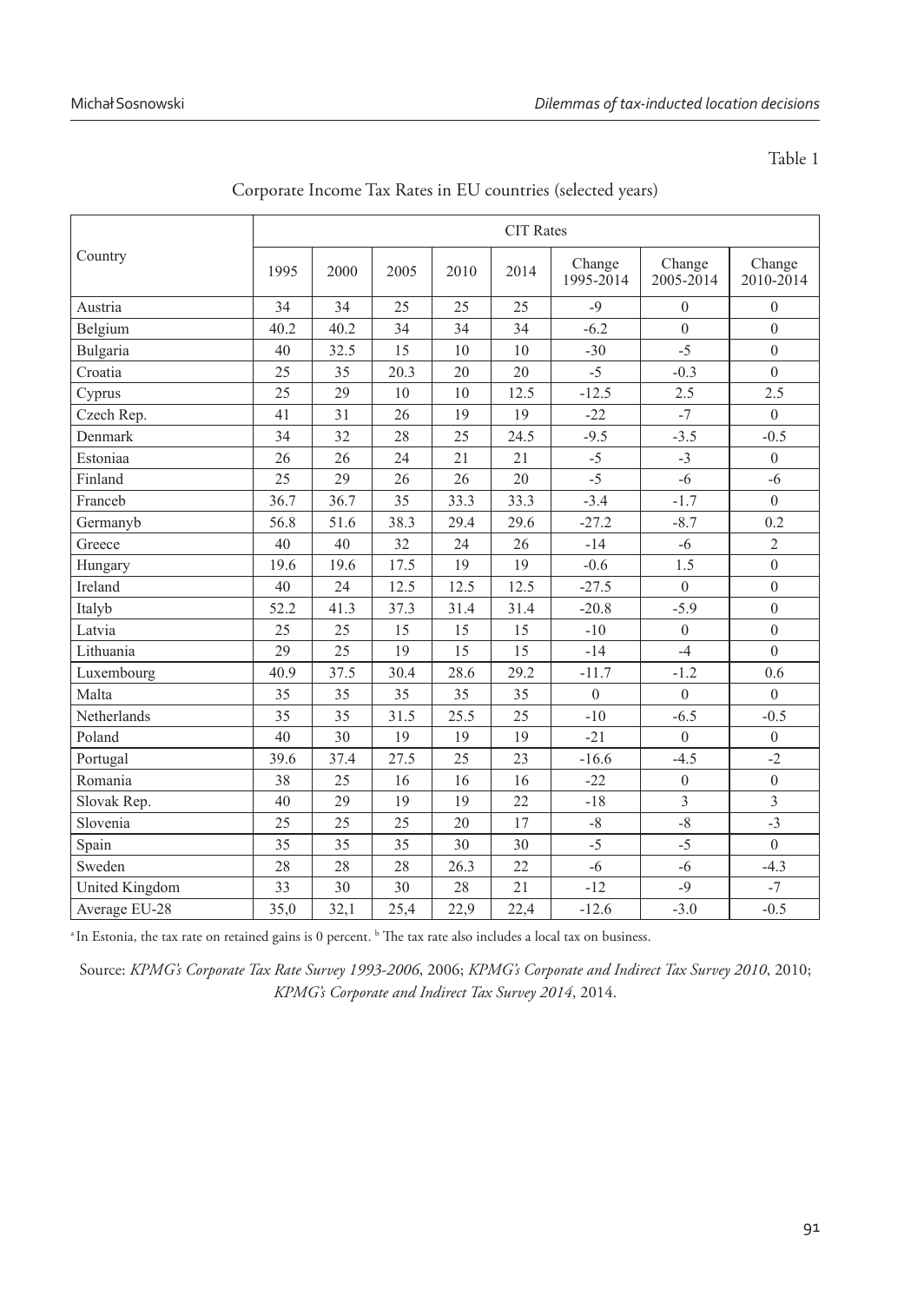#### Table 2

| Country        | GCI                      |                 |                 |                             |                             |  |  |  |  |
|----------------|--------------------------|-----------------|-----------------|-----------------------------|-----------------------------|--|--|--|--|
|                | Rank<br>in 2005          | Rank<br>in 2010 | Rank<br>in 2014 | Change in rank<br>2005-2014 | Change in rank<br>2010-2014 |  |  |  |  |
| Austria        | 17                       | 18              | 16              | $\mathbf{1}$                | $\overline{2}$              |  |  |  |  |
| Belgium        | 20                       | 19              | 17              | 3                           | $\overline{2}$              |  |  |  |  |
| Bulgaria       | 72                       | 71              | 57              | 15                          | 14                          |  |  |  |  |
| Croatia        | 51                       | 77              | 75              | $-24$                       | $\overline{2}$              |  |  |  |  |
| Cyprus         | 46                       | 40              | 58              | $-12$                       | $-18$                       |  |  |  |  |
| Czech Rep.     | 29                       | 36              | 46              | $-17$                       | $-10$                       |  |  |  |  |
| Denmark        | $\overline{4}$           | 9               | 15              | $-11$                       | $-6$                        |  |  |  |  |
| Estonia        | 25                       | 33              | 32              | $-7$                        | $\mathbf{1}$                |  |  |  |  |
| Finland        | $\overline{2}$           | $\tau$          | $\overline{3}$  | $-1$                        | $\overline{4}$              |  |  |  |  |
| France         | 18                       | 15              | 23              | $-5$                        | $-8$                        |  |  |  |  |
| Germany        | 8                        | 5               | $\overline{4}$  | $\overline{4}$              | $\mathbf{1}$                |  |  |  |  |
| Greece         | 47                       | 83              | 91              | $-44$                       | $-8$                        |  |  |  |  |
| Hungary        | 41                       | 52              | 63              | $-22$                       | $-11$                       |  |  |  |  |
| Ireland        | 21                       | 29              | 28              | $-7$                        | $\mathbf{1}$                |  |  |  |  |
| Italy          | 42                       | 48              | 49              | $-7$                        | $-1$                        |  |  |  |  |
| Latvia         | 36                       | 70              | 52              | $-16$                       | 18                          |  |  |  |  |
| Lithuania      | 40                       | 47              | 48              | $-8$                        | $-1$                        |  |  |  |  |
| Luxembourg     | 22                       | 20              | 22              | $\overline{0}$              | $-2$                        |  |  |  |  |
| Malta          | 39                       | 50              | 41              | $-2$                        | $\mathfrak{g}$              |  |  |  |  |
| Netherlands    | $\mathbf{Q}$             | $\,$ 8 $\,$     | 8               | $\mathbf{1}$                | $\theta$                    |  |  |  |  |
| Poland         | 48                       | 39              | 42              | 6                           | $-3$                        |  |  |  |  |
| Portugal       | 34                       | 46              | 51              | $-17$                       | $-5$                        |  |  |  |  |
| Romania        | 68                       | 67              | 76              | $-8$                        | $-9$                        |  |  |  |  |
| Slovak Rep.    | 37                       | 60              | 78              | $-41$                       | $-18$                       |  |  |  |  |
| Slovenia       | 33                       | 45              | 62              | $-29$                       | $-17$                       |  |  |  |  |
| Spain          | 28                       | 42              | 35              | $-7$                        | $\overline{7}$              |  |  |  |  |
| Sweden         | $\overline{\mathcal{I}}$ | $\sqrt{2}$      | 6               | $\mathbf{1}$                | $-4$                        |  |  |  |  |
| United Kingdom | 10                       | 12              | 10              | $\overline{0}$              | $\overline{2}$              |  |  |  |  |

Rankings of the EU countries in the Global Competitiveness Index (GCI), selected years

Source: *The Global Competitiveness Report 2006-2007*, 2006; *The Global Competitiveness Report 2010-2011*, 2010; *# e Global Competitiveness Report 2013-2014*, 2013.

The countries which are keen to retain investors' interest with more friendly taxation earn more tax revenues from new investors despite lowering the tax burden, and this is attributable to the effect of scale. On the microeconomic scale the same effect is achieved by a business which earns huge profits despite a small profit margin. It manages to do so through large sales volumes, reached through offering good value for money.

However, we must remember that the income taxation level is not the most significant in making a national economy competitive. Countries which enjoy high-quality infrastructure, stable and transparent legal and tax systems and a large proportion of highly-qualified labour need not fear that investors will seek greener pastures and can keep their taxation relatively high. Conversely, the countries which are at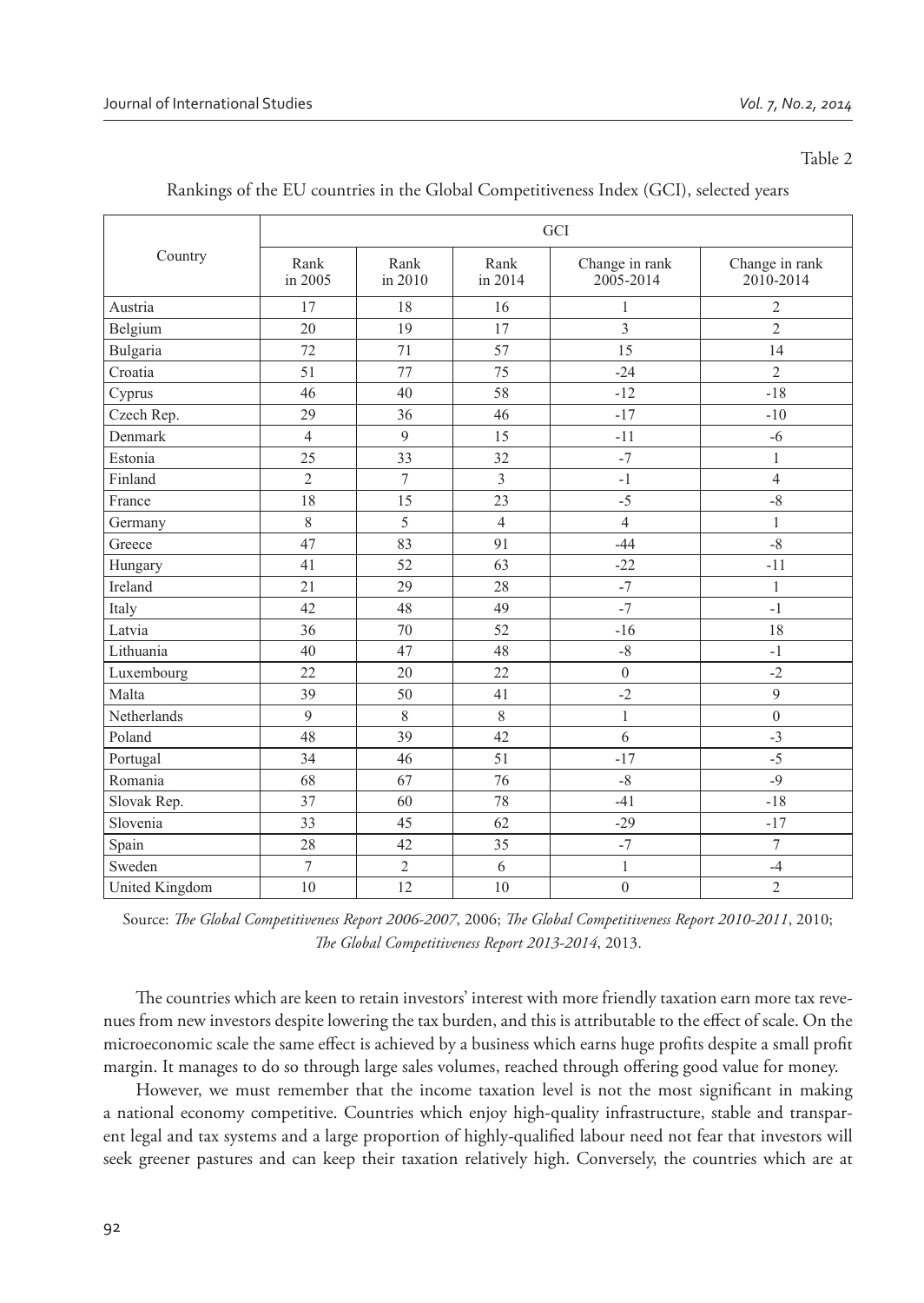a relatively lower level of development and have less capital offer lower taxation in compensation for their infrastructural shortcomings to remain at least moderately attractive for investors.

The flexibility and freedom of deciding their own income tax rates, enjoyed under the present legislation by the EU member countries guarantees a healthy environment for economic activity and fair competition between individual countries. This competition may be beneficial to all the market actors, provided that they make use of their opportunities.

## **CONCLUSIONS**

Economic reality of contemporary world economy, particularly the progressing process of removing the barriers in the trade exchange and more and more big facilitation in the scope of the economic turnover between states, isn't indifferent to the business activity of enterprises. Intensification of the globalization process in the sphere of business, and especially the increasing mobility of the allocation of factors of production, forcing the government to offer to potential investors more favorable taxation and, therefore, creates a kind of "fight on taxes" and tax competition between countries.

Without fail, the diversification of tax systems, especially with regard to corporate income, requires companies to apply a significant range of knowledge and know-how to be able to function amidst the several tax systems operated within the European Union, which for smaller companies means huge extra costs and frequently undeserved losses. However, any attempt at harmonization of tax policies done in an arbitrary way, contrary to the freedom of economic activity, and consisting in harmonizing income tax rates through setting up a minimum rate or rate brackets would be harmful to growing economies and might pose a real threat to economic development.

The proposals in the field of harmonizing the corporate income taxation which involve defining a common consolidated corporate tax base (the CCCTB concept) may raise some fears and are even contested in some EU countries, but they seem more acceptable than the approaches based on a uniform tax rate.

Imposing too many legal restrictions, restraining economic development through state intervention and the creation of artificial barriers to the movement of labor, capital, etc., in the name of short-sighted benefits and interests of narrow groups and some countries at the expense of others, is a glaring example of measures to discourage entrepreneurs to economic activity, convictions them in the long term for the defeat in the race to take the best place in the world economy.

In conclusion it must be emphasized that a rational tax policy should manifest itself in determining the shape of such a tax system that would promote cost-effective initiatives, because the potential scale of the tax burden is an important element of the decision on the choice of an optimal location for doing business. Creating a friendly "tax climate" for domestic and foreign businesses become need of the hour. Any failure in this area can mean a loss of the high position of the economy in the world's economic rankings.

## **REFERENCES**

- Brouwer A.E., Mariotti I., van Ommeren J.N. (2002), *The firm relocation decision: a logit model*, European Regional Science Association conference papers, No. ersa02p205, p. 1.
- Brzeziński B., Głuchowski J., Kosikowski C. (1998), *Harmonizacja prawa podatkowego Unii Europejskiej i Polski*, PWE, Warszawa.

Boyce J.K. (2004), *Green and Brown? Globalization and the Environment*, University of Massachusetts Amherst, Department of Economics, Working Papers, No. 2004-01.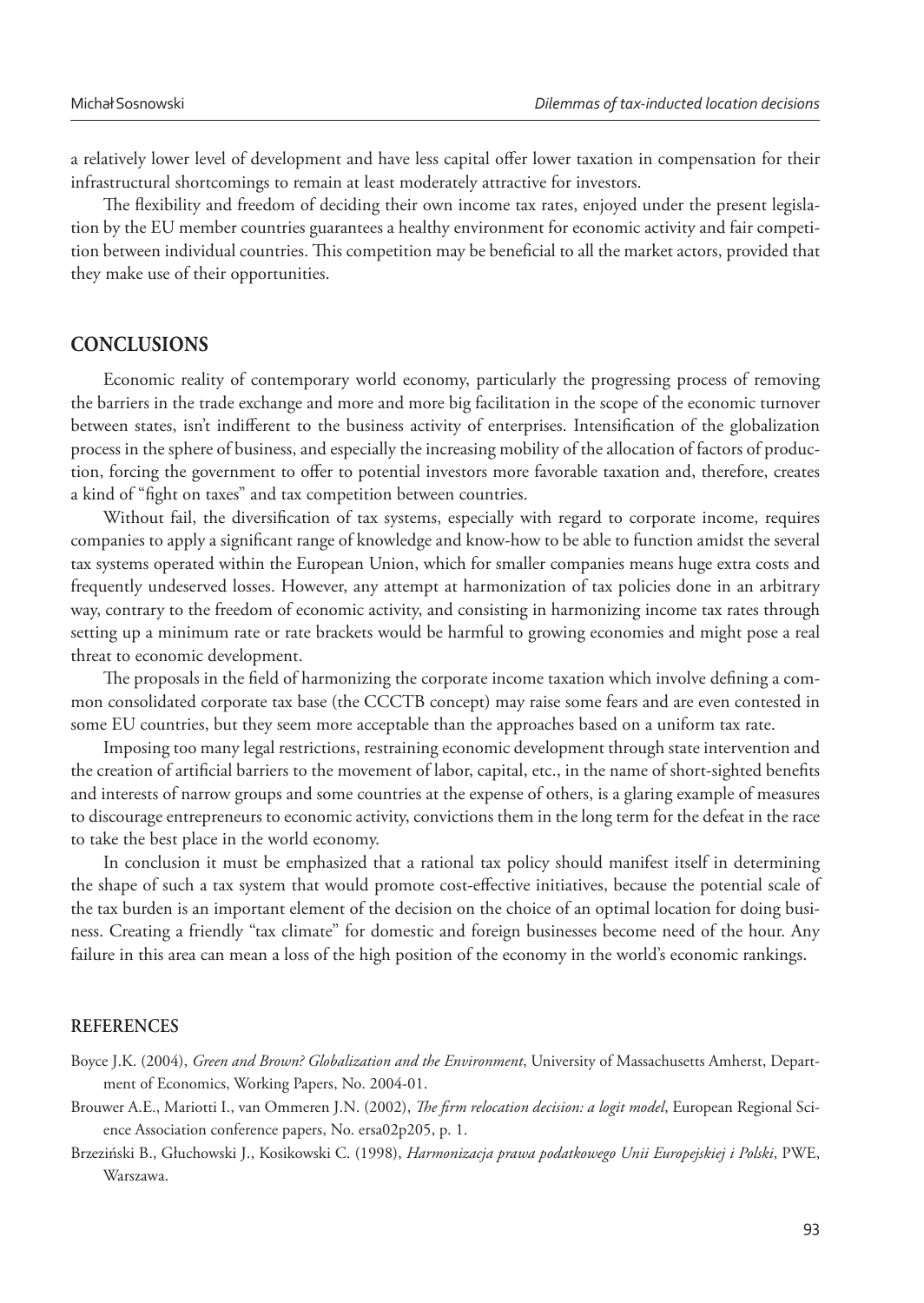- *Council Directive on a Common Consolidated Corporate Tax Base* (CCCTB), European Commission, Brussels, COM(2011) 121/4, 2011/0058 (CNS), p. 5.
- *Council Regulation* (EC) No 1260/1999 of 21 June 1999 *laying down general provisions on the Structural Funds* (OJ L 161 of 26.6.1999).
- *Council Regulation* (EC) No 1083/2006 of 11 July 2006 *laying down general provisions on the European Regional Development Fund*, *the European Social Fund and the Cohesion Fund and repealing Regulation (EC) No 1260/1999* (OJ L 210 of 31.7.2006).
- Devereux M.P., Hubbard R.G. (2000), *Taxing Multinationals*, NBER, Working Paper 7920, Cambridge.
- Dicken P. (2008), *Global Shift: Transforming the World Economy*, London, Paul Chapman Publishing.
- *Employment in Europe 2004. Recent Trends and Prospects*, (2004) European Commission, International Publications, Paper 36, p. 218.
- *European Commission and the CCCTB. Hard work ahead*, Tax Policy and Controversy Briefing, Issue 6, Ernst&Young// www.ey.com/IE/en/home (referred on 05/04/2011).
- *European Economic and Social Committee Opinion On Direct company taxation*, (2002), ECO/091, CES 850/2002, Brussels 17.07.2002.
- *European Economic and Social Committee Opinion On the scope and effects of company relocations*, (2005), OJ C 294/09 of 25.11.2005.
- Gilroy B.M. (2001), *Globalisation, multinational enterprises and European integration*, University Library of Munich, MPRA Paper No. 17972 (http://mpra.ub.uni-muenchen.de/17972/).
- Gorter J., Tang P., Toet M. (2005), *Relocation from the Netherlands; motives, consequences and policy*, CPB Document 76, Netherlands Bureau for Economic Policy Analysis.
- Grigat H.-G. (1997), *Verlagerung von Unternehmensgewinnen in das Ausland und Steuerdumping*, in: WSI-Mitteilungen, no. 6, pp. 404 – 414.
- Gryko J.M., Kluzek M. (2008), *The influence of the tax factor on investment effectiveness in selected Central and Eastern European countries*, Transformations in Business & Economics, Vol. 7, No. 3(15), Brno – Kaunas – Riga – Vilnius, pp. 65-74.
- Holtz-Eakin D., Rosen H.S. (2001), Economic Policy and the Start-up, Survival, and Growth of Entrepreneurial Ventures, Small Business Administration Office of Economic Research, p. 24.
- *Implementing the Community Programme for improved growth and employment and the enhanced competitiveness of EU business: Further Progress during 2006 and next steps towards a proposal on the Common Consolidated Corporate Tax Base (CCCTB)*, (2007), European Commission COM(2007) 223 final Brussels, 2.5.2007.
- *Kawecka-Wyrzykowska* E. (2007)*, Narodowe regulacje na rynku wewnętrznym UE: nowe bariery we współpracy*, in: *Unia Europejska w gospodarce światowej – nowe uwarunkowania*, SGH, Warszawa.
- Kopits G. (1992), *Tax Harmonization in the European Community*, Policy Issues and Analysis, International Monetary Fund, Occasionaly Paper, vol. 94, Washington DC, p.2.
- *KPMG's Corporate Tax Rate Survey 1993-2006*, (2006) KPMG International //www.kpmg.com (referred on 12/02/2014).
- *KPMG's Corporate and Indirect Tax Survey 2010*, (2010) KPMG International //www.kpmg.com (referred on 12/02/2014).
- *KPMG's Corporate and Indirect Tax Survey 2014*, (2014) KPMG International //www.kpmg.com (referred on 12/02/2014).
- Krajewska A., Krajewski S. (2007), *Is Corporate Income Tax Harmonization Possible in an Enlarged European Union?*, "Buletin Stiintific", International Society for Intercommunication of New Ideas, p. 154.
- Lanoo K., Levin M. (2002), *An EU Company without an EU Tax? A Corporate Tax Action Plan for Advancing the Lisbon Process*, CEPS Research Report.
- Leamer, E.E. (1996), The Effects of Trade in Services, Technology Transfer and Delocalisation on Local and Global Income Inequality, Asia-Pacific Economic Review 2, pp.44-60.
- Lodin S.-O., Gammie M. (1999), *The Taxation of the European Company*, European Taxation, pp. 286-294.